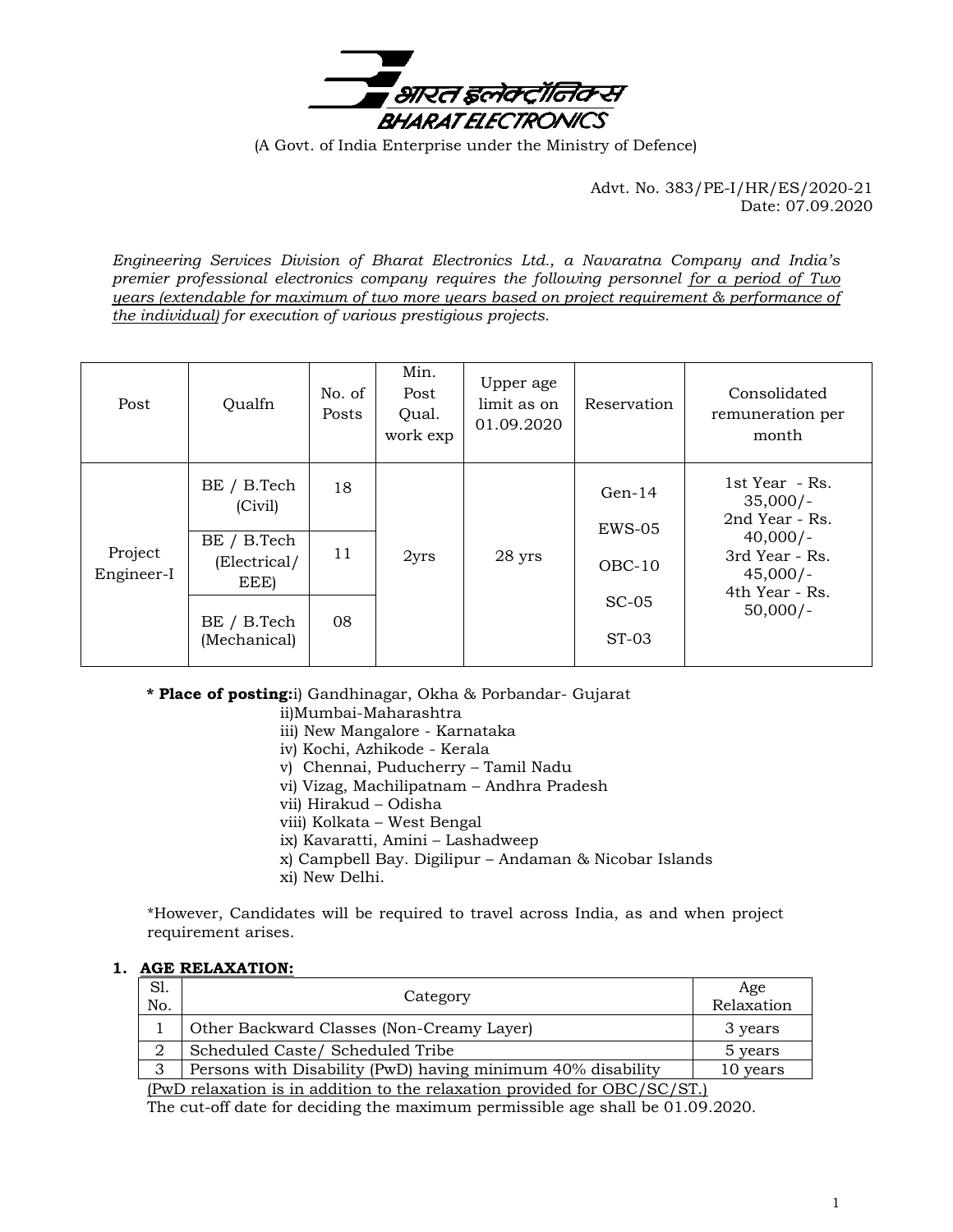## **2. EDUCATIONAL QUALIFICATION:**

- Full time BE/B.Tech in in the above mentioned Engineering disciplines with First Class for General, EWS & OBC candidates. Pass Class for SC/ST/PwD Candidates.
- Candidates must possess all years/semesters mark sheets and Degree certificate. (In case of CGPA grading, Conversion certificate to substantiate the claim shall be attached with the application form. Applications without the conversion certificate will be rejected.)

### **3. MODE OF SELECTION:**

- $\triangleright$  Candidates should meet the qualifying criteria as specified in the advertisement and their online application should be accepted.
- $\triangleright$  A merit list will be prepared, based on the aggregate percentage obtained in BE/B.Tech and work experience, as indicated below:

i) 75% marks will be allotted for aggregate marks scored in BE/B.Tech

ii) 10% marks will be allotted for relevant work experience. (2.5 marks for min. stipulated work experience and additional 1.25 marks for every additional 6 months of relevant experience, upto a max of 10 marks)

- $\triangleright$  Candidates will be shortlisted for the interviews based on the above, in the ratio of 1:5.
- $\geq 15\%$  marks will be allotted for interview.

Pls note : Candidates have to compulsorily provide the CGPA conversion to percentage of marks, as per the guidelines provide by the concerned University. Failure to do so, will result in disqualification.

Only relevant experience will be considered. The decision of the selection committee, with respect to relevance of experience will be final. Work experience indicated without supporting documents, will not be considered.

Intimation w.r.t. conducting of video based interviews will be sent through email. Candidates are required to comply with the instructions indicated therein. The results of the final selection will be available on BEL website.

### **The last date to submit online applications is 27.09.2020**

## **4. TERMS OF ENGAGEMENT:**

Project Engineers will be engaged for an initial period of 2 years(including First year) which may be extended for another 2 years (upto a maximum of 4years) based on project requirement and individual performance. Candidates will be paid a consolidated remuneration of Rs. 35,000/- per month for the 1st year and Rs. 40,000/-for 2nd year. In the event of extension of contract, the remuneration shall be- Rs. 45,000/-for 3rd year and Rs. 50,000/- for 4th year.

### **5.JOB REQUIREMENT/EXPERIENCE:**

### **Civil**

- The Candidate should have experience in infrastructure project management of large , multidisciplinary industrial and building infrastructure projects preferably involving internal and external electrical works, AC, IBMS, networking communication, workstations, fire fighting systems, interiors etc.
- Candidate shall possess project management skills, Infrastructure Contract management, good knowledge and exposure to CPWD/MES/PWD/Gov. contract methods, procedures,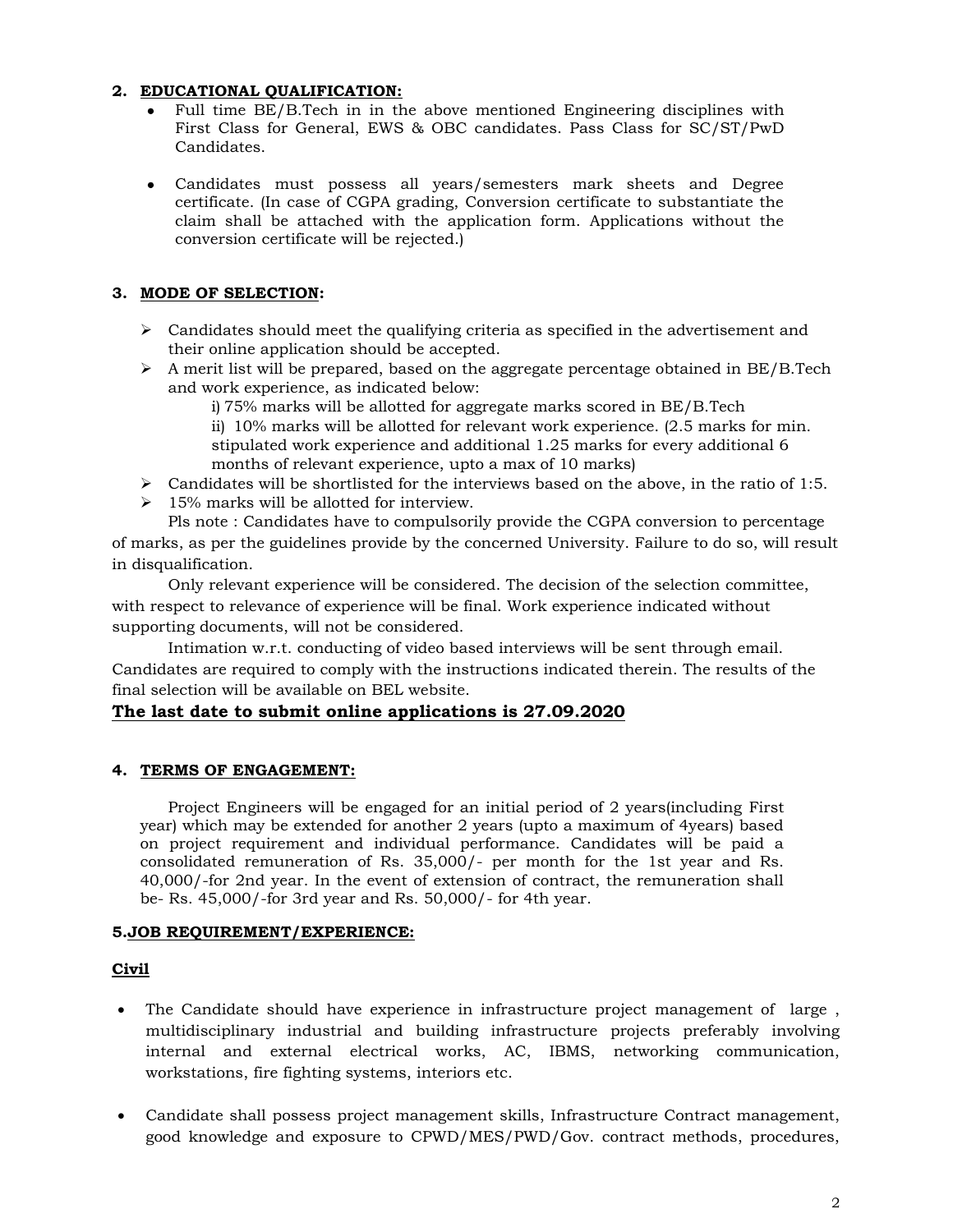specifications, works manuals and shall be conversant with the applicable statutory requirements, rules in force etc.

 Candidate is required to relocate on multiple works across India at the discretion of the company

# **Electrical**

- Should have on-site experience in infrastructure projects execution with multidisciplinary teams to ensure the electrical systems and requirements for industrial buildings and special infrastructure projects, preferably involving internal and external electrical works including HV & MV substations.
- Should possess knowledge in electrical safety regulations, latest codes and standards of electrical installations, energy efficiency & ECBC and best practices of electrical works.
- Should have technical skills in planning, design, engineering of industrial power distribution systems, equipment specifications, prepare electrical load calculations for single and three phase loads, voltage drop, short circuit calculations, LPS and Earthing systems. Should have knowledge in AUTO CAD and the relevant discipline design software's.
- Should have problem solving skills to investigate customer complaints, determine nature and extent of problem and recommend remedial measures.
- Should possess knowledge in preparation of technical specification, RFQs, technical bid summaries, rate analysis and BOQ for tendering for Internal and External Electrical works, measurement and billing of contract works and exposure to CPWD, MES Standards, NBC, Contract procedures etc.
- Must be able to demonstrate excellent communication skills and should be willing to travel and relocate across the country for site visits for the purpose of execution, survey, clarifications and customer interactions.

# **Mechanical**

- Experience and knowledge in Mechanical Design, Manufacturing & Production Technology, Control Systems, Hydraulics and Pumps etc. Additional exposure in Heating Ventilation & Air Conditioning will be an added advantage.
- Should also be willing to travel across the country for site visits and execution of major HVAC projects.

Candidates must possess minimum 2 (two) years experience (Post Qualification Experience). The cut-off date for deciding the experience shall be 01.09.2020. In order to compute post qualification work experience, the period of work experience starting from the month immediately succeeding the month of final examination in which candidate acquired the essential educational qualification shall be considered. Experience certificates/Documents issued by the employer clearly indicating period of employment should be enclosed. Candidates are also required to provide a separate write up describing the relevant post qualification experience gained/held by them. *Teaching experience or/and training courses acquired will not be considered as*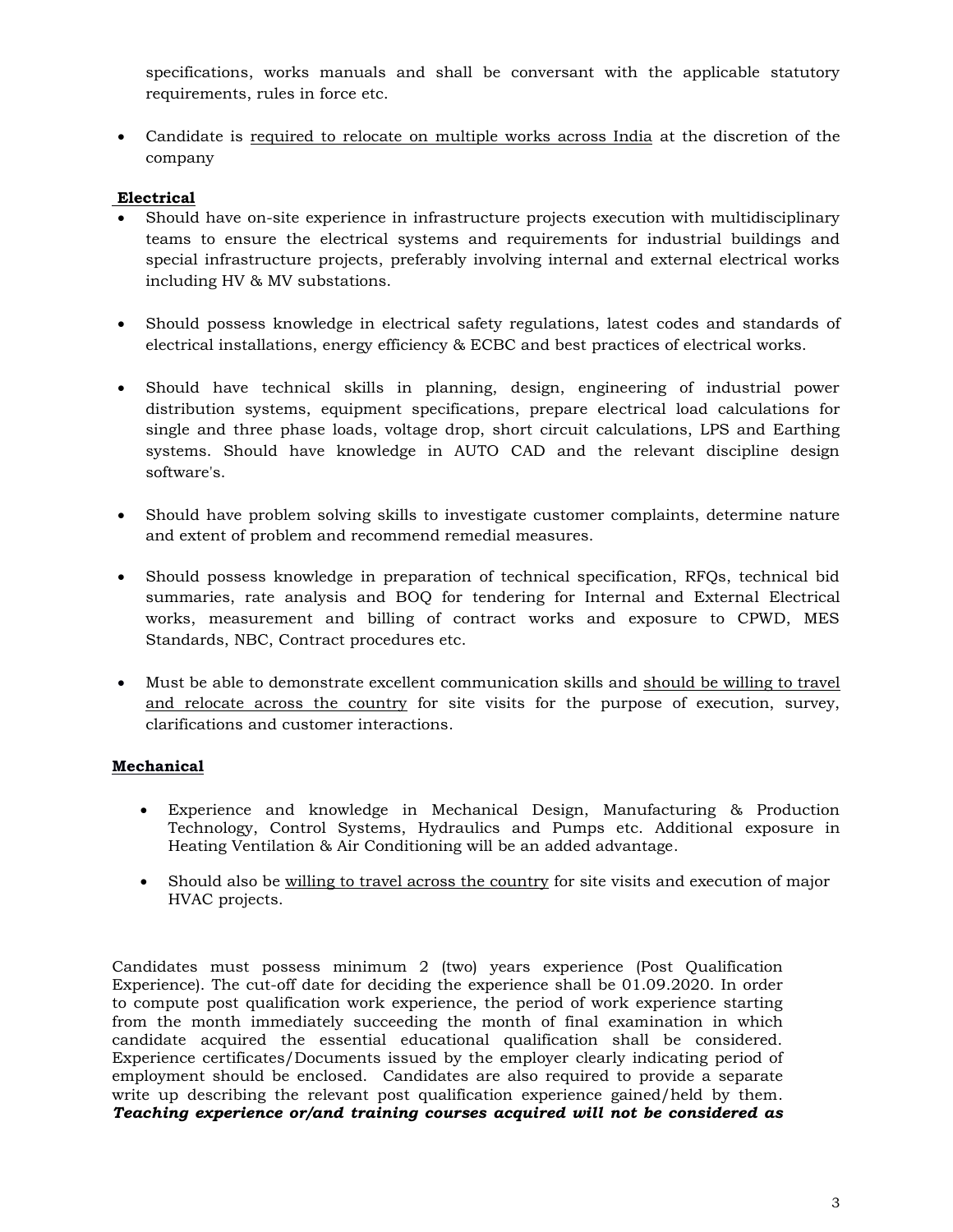## **6. HOW TO APPLY:**

Candidates who meet the above requirement may apply online by clicking the relevant link provided against the advertisement. Candidates are required to enter all information correctly in the online application form and verify the same before submission. Requests for any changes in the submitted applications will not be entertained.

## **SB Collect:**

General/ OBC/EWS candidates applying for the post Project Engineer-I are required to remit an amount of Rs.500/- towards application fee through SB Collect (through online mode or through SBI Branch)

Candidates need to select SBI branch in the payment option and download & print the challan generated through SBI Collect and deposit the application fee plus applicable bank charges in any SBI Branch. The candidate should ensure to obtain the seal and signature of the bank official. General /OBC/EWS candidates have to mention the "**SBI Collect reference No."** generated after payment, in the Application Form. Payment receipt should be mandatorily attached along with other enclosures. Candidates may go through all instructions and eligibility criteria carefully before remitting Application Fee. **Fee once paid will not be refunded.**

## **7. GENERAL INSTRUCTIONS:**

- a) Only Indian nationals need to apply.
- b) Request for change of category once declared in the application will not be entertained.
- c) Mere fulfilling the minimum requirement of qualification and experience will not vest any right on the candidates to be called for the interview. BEL reserves the right to shortlist the candidates based on the nature of past relevant experience acquired post prescribed qualification.
- d) Applications received after the last date for submission will not be considered.
- e) In the event any applicant has litigated with his/her employer in the past, the same should be clearly mentioned in brief.
- f) Applications that are incomplete, not in the prescribed format, without the required enclosures, will be summarily rejected without assigning any reasons and no correspondence in this regard will be entertained.
- g) The Caste / Disability Certificate should be strictly in the format available on the BEL website failing which, candidate's application will be considered rejected.
- h) Candidates are required to possess at least one valid e-mail id and mobile number, which is to be entered in the application form. Information pertaining to the interview will be sent by e-mail to the email Id furnished by the candidate. BEL will not be responsible for bouncing of any e-mail sent to the candidates.
- i) The number of posts indicated above may vary based on the actual requirement at the time of selection.
- j) Canvassing in any form will result in disqualification. BEL reserves the right to debar / disqualify any candidate at any stage of the selection process for any reason whatsoever.
- k) The selected candidates are required to be covered under a medical insurance scheme for a sum of Rs. 2 lakhs per annum and submit the same on joining.

## **The last date to submit online applications is 27.09.2020**